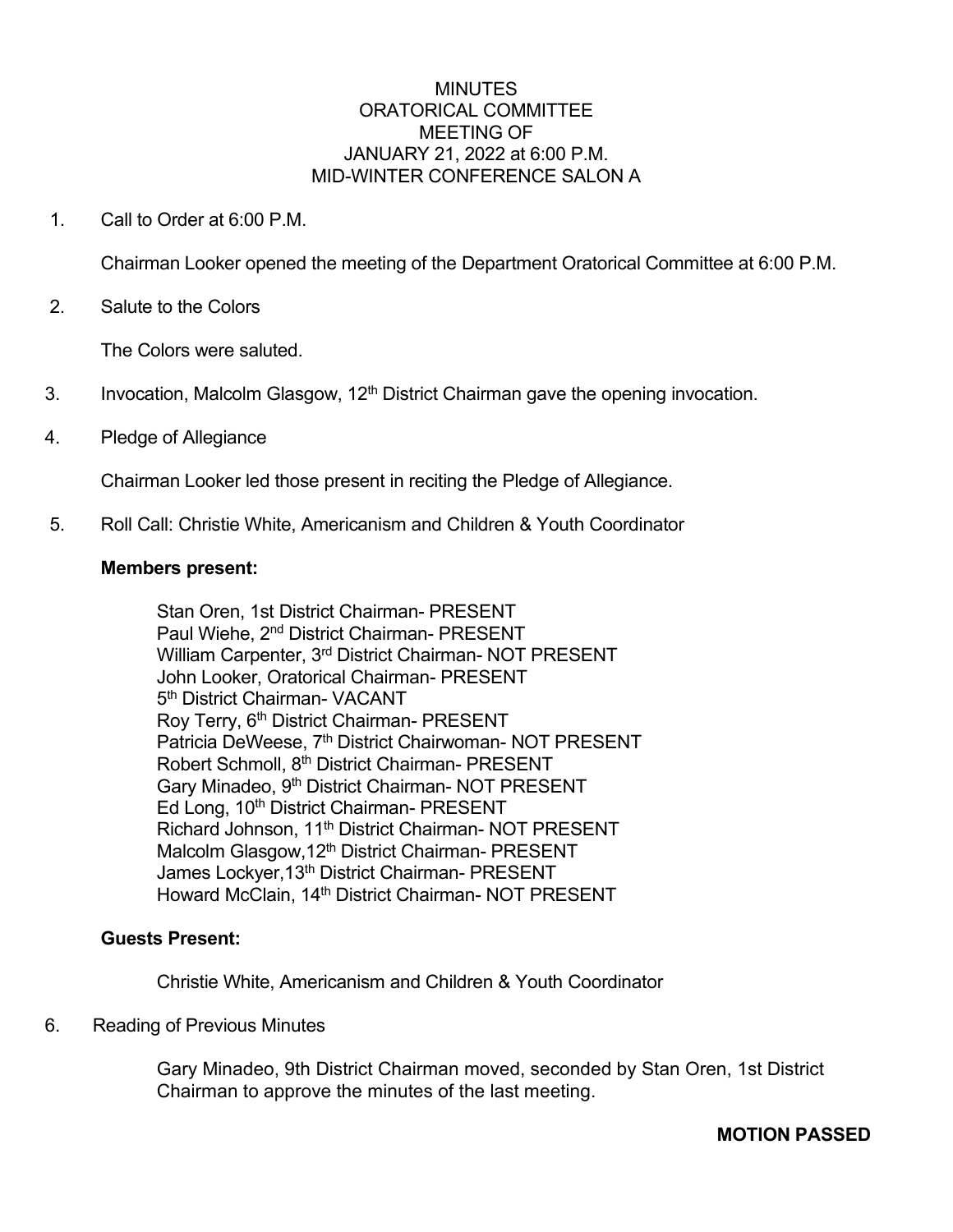### 7. 2022 Contest Operations

- a. Contest Chairman Responsibilities
	- i. Escorts- Stan Oren, Ed Long, Malcolm Glasgow, ?. Holding Room- ?. Monitors- ?. Timers- Roy Terry, Bart Arndt. Moderator- Bill Carpenter, Malcolm Glasgow. Tabulators-Gary Minadeo. Caller- Paul Wiehe. SAL will cover empty spaces. We will invite other judges that we have asked before. We will look for 10 judges.

## 8. 2022 Oratorical Contest

a. Department Finals, Sunday March  $6<sup>th</sup>$ , 2022

D1- Feb 6 D2- Feb 26 D3- D4- Feb 20 D5- D6- Feb 20 D7- D8- D9- Mar 6 D10- Feb 10 D11- D12- Feb 27 D13- Feb D14-

There are 3 potential contestants out of District 5, but no chairman. Roy Terry, District 6 Chairman is willing to take them and see if they are interested in traveling and he will get them taken care of.

### 9. Unfinished Business-

Paul Wiehe asked if contestants can use their notes when they are preparing for the assigned topic. Department will allow contestants to use their notes in the ready room while they take their 5 minutes preparing for the assigned topic.

### 10.New Business-

John Looker, Oratorical Chairman, passed around books that a contact at the 917 Society gives their students. It is called Celebrating Our Constitution and US Citizenship. It is a book with the Constitution and Declaration of Independence in it. Hopefully this will help in order to get in front of the  $8<sup>th</sup>$  graders to get them interested in the Oratorical Contest when they become freshman.

Malcolm Glasgow, 12<sup>th</sup> District Chairman, asked for Oratorical to have their own pamphlet at department like Americanism and BBS does. That will help them appeal to students in schools.

Gary Minadeo, 9<sup>th</sup> District Chairman brought up the discussion again about stopping the contest, and just sponsor students that are in speech and debate. Oratorical can team up with speech and debate, be present, and give to them financially.

Christie White, Americanism and Children & Youth Coordinator will check on dates after the Standing Commission meetings in order to set a date for an AAR/Budget meeting for Oratorical.